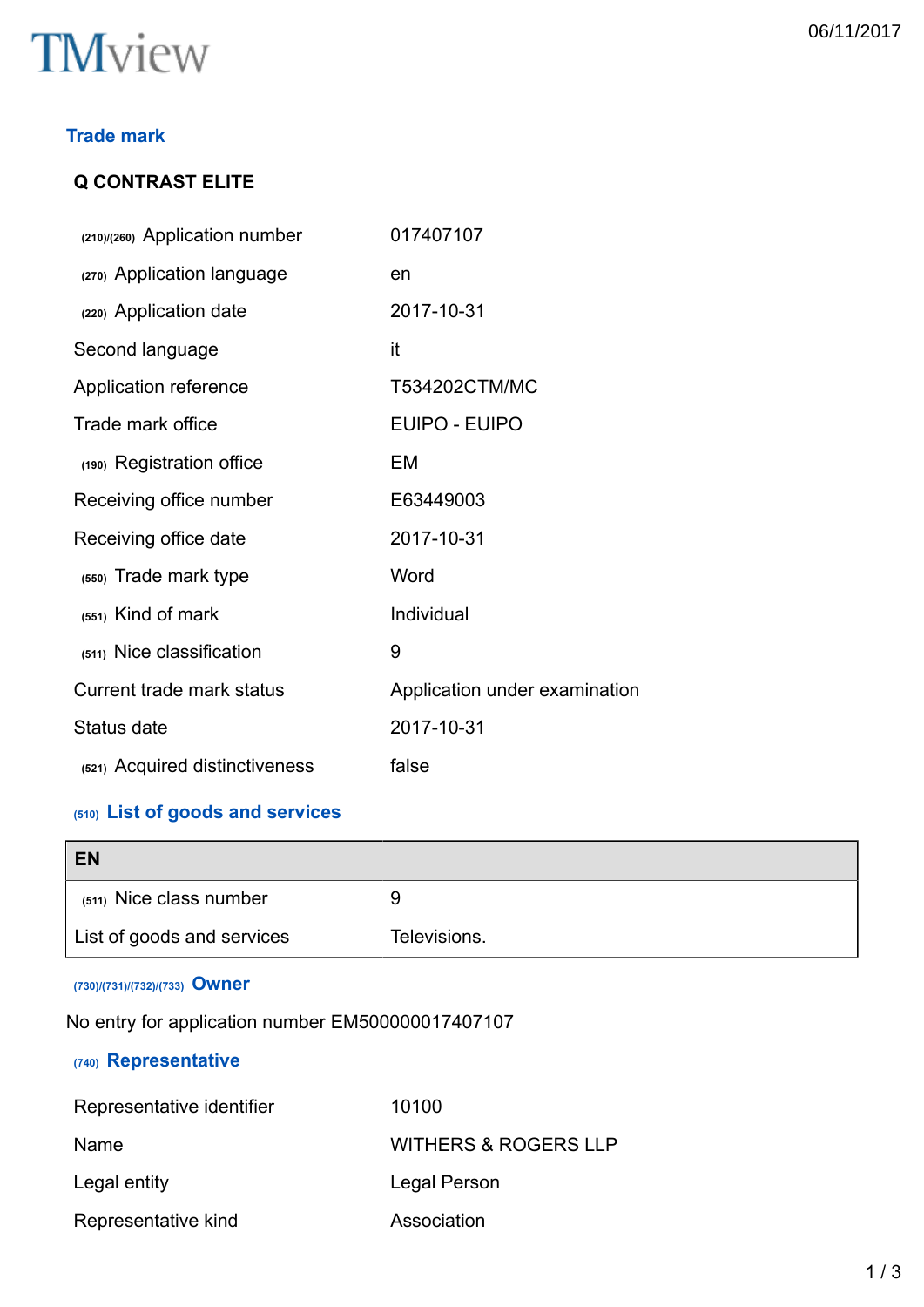

| Representative nationality code              | GВ                           |
|----------------------------------------------|------------------------------|
| Representative incorporation<br>country code | GB.                          |
| Address country                              | GВ                           |
| Address country                              | GВ                           |
| <b>Street</b>                                | 4 More London Riverside      |
| City                                         | London                       |
| Postcode                                     | SE <sub>1</sub> 2AU          |
| Phone                                        | 00 44-2079403600             |
| Fax                                          | 00 44-2073789680             |
| Email                                        | admin@withersrogers.com      |
| URL                                          | http://www.withersrogers.com |

### **(750) Correspondence address**

#### **(350) Seniority**

No entry for application number EM500000017407107

#### **Exhibition priority**

No entry for application number EM500000017407107

#### **Priority**

No entry for application number EM500000017407107

**International registration transformation**

No entry for application number EM500000017407107

#### **Publication**

No entry for application number EM500000017407107

#### **Opposition**

No entry for application number EM500000017407107

#### **Recordals**

| Trade mark events  |                          |
|--------------------|--------------------------|
| $(580)$ Event date | <b>Event description</b> |
| l 31 - 10 - 2017   | T EXA KEY IN             |